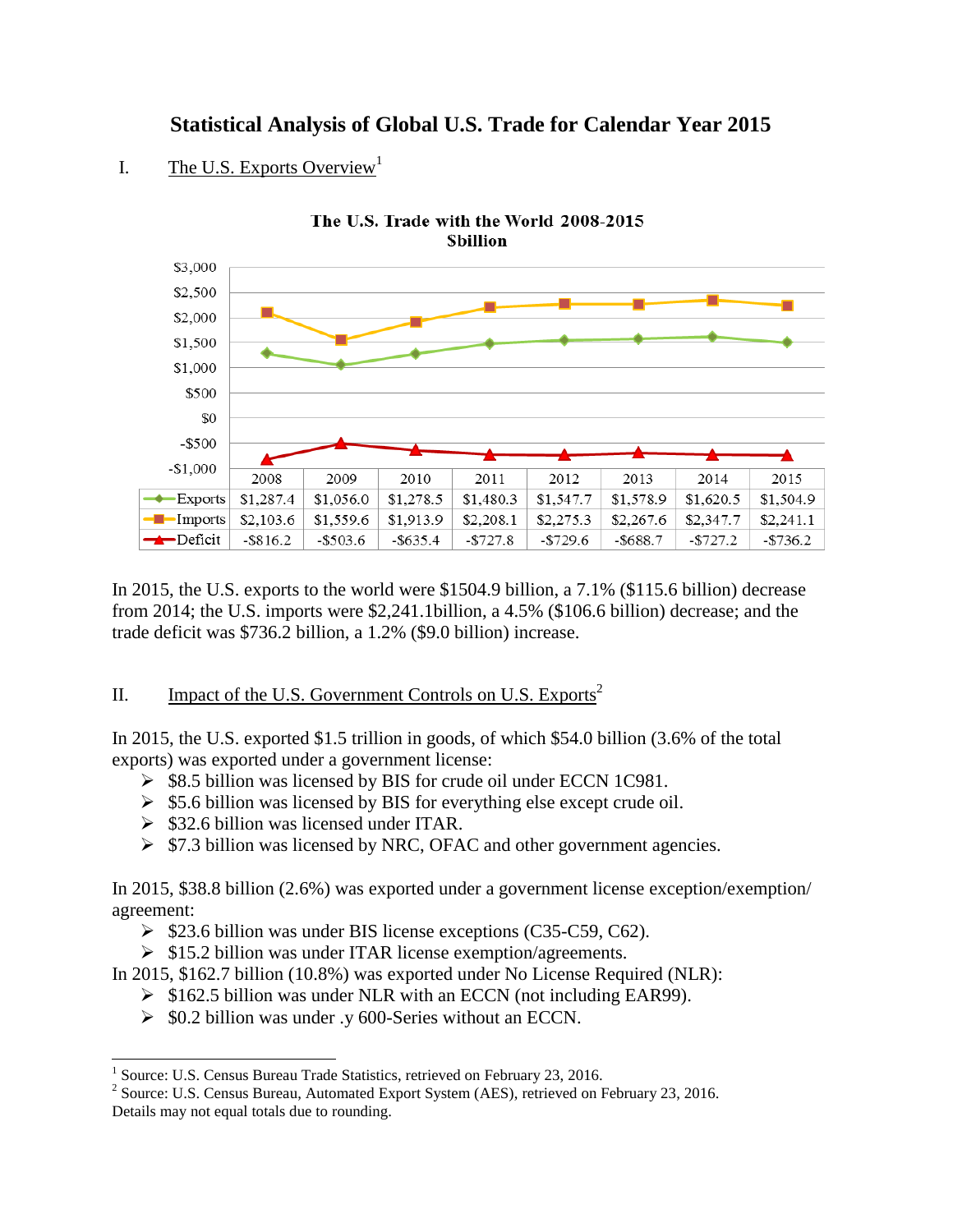

The U.S. Government Control on Exports CY 2013 - 2015 **Sbillion** 

In 2015, crude oil exports licensed by BIS decreased by 7.5% from \$12.2 billion in 2014 to \$8.5 billion; other BIS licensed exports excluding crude oil increased 69.6% from \$3.3 billion in 2014 to \$5.6 billion.

### III. The Impact of BIS Controls on U.S. Exports<sup>3</sup>



#### 2015 U.S. Exports to the World

Note: For the purpose of this report, exports not listed on the Commerce Control List (CCL) include EAR99 items and items under No License Required (NLR) designations without an Export Control Classification Number (ECCN), and exports regulated by other government agencies.

l <sup>3</sup> Source: AES, retrieved on February 29, 2016.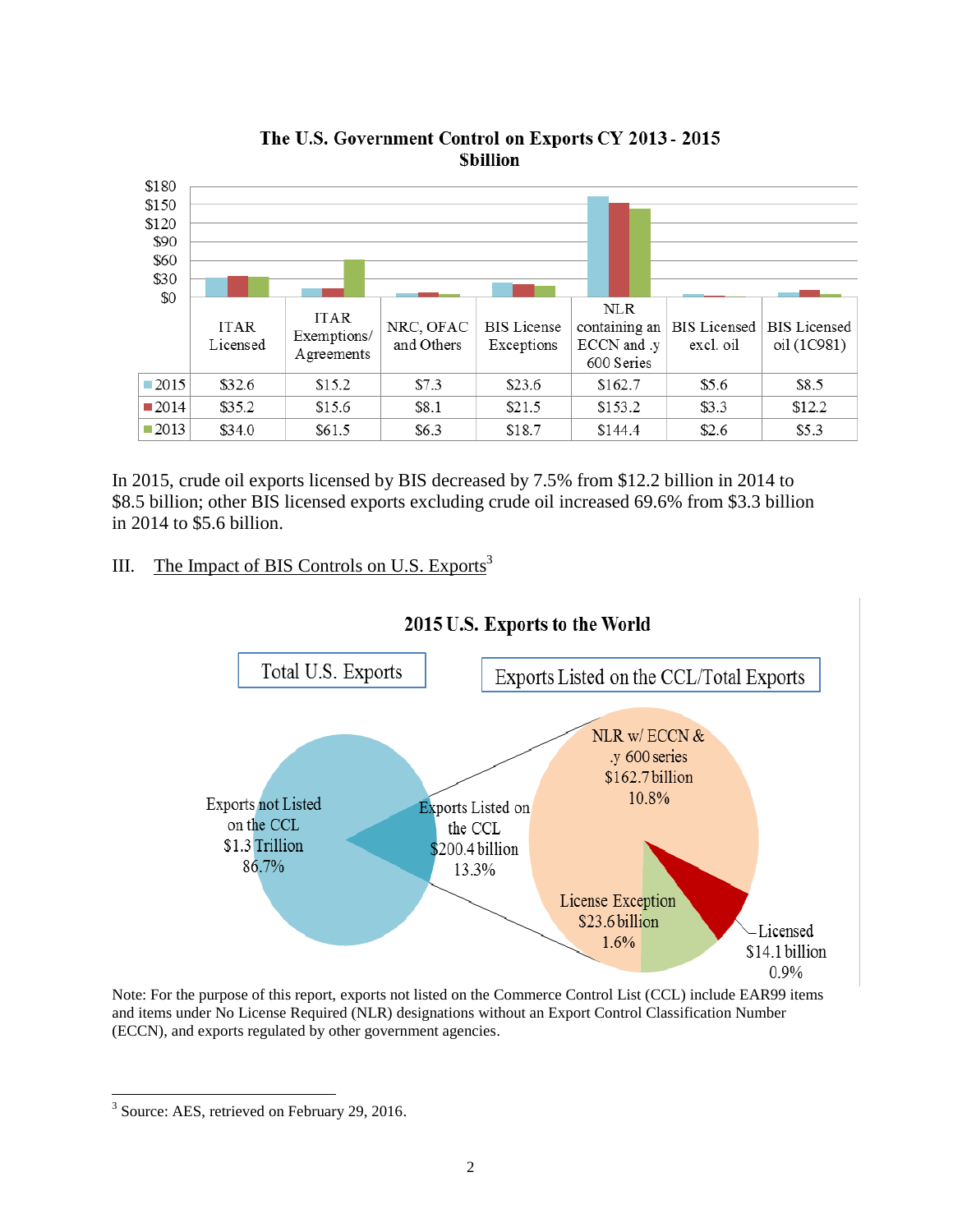Of the \$1.5 trillion of all U.S. exports, 0.9% was shipped under a *BIS license* in 2015, compared to 1.0% in 2014.

Of the \$200.4 billion of all U.S. exports *of items listed on the Commerce Control List (CCL)<sup>4</sup>*, BIS licensed exports accounted for 7.1%, compared to 8.4% in 2014.

Of the \$37.7 billion in all U.S. exports *subject to a BIS license requirement*, 62.5% were exported under a license exception, compared to 57.1% in 2014.

Of the \$23.6 billion of all U.S. exports under BIS license exceptions, the largest categories of BIS license exceptions were Encryption Commodities, Software and Technology (ENC) at \$16.6 billion (70.4% of the total license exceptions), followed by Temporary Imports, Exports, and Reexports (TMP) at \$2.6 billion (11.1%) and Shipments to Country Group B countries (GBS) at \$1.5 billion (6.2%).



| <b>ENC</b> | Encryption Commodities, Software and Technology                   |
|------------|-------------------------------------------------------------------|
| <b>TMP</b> | Temporary Imports, Exports, Re-exports, and Transfer (in-country) |
| <b>GBS</b> | <b>Exports to Group B Countries</b>                               |
| <b>RPL</b> | Servicing and Replacement of Parts and Equipment                  |
| <b>STA</b> | <b>Strategic Trade Authorization</b>                              |
| GOV        | Government, International Organizations                           |
| <b>VEU</b> | <b>Authorization Validated End User</b>                           |
| <b>AGR</b> | <b>Agricultural Commodities</b>                                   |
| <b>CIV</b> | Civil End Users                                                   |
| <b>TSU</b> | Technology and Software Unrestricted                              |

<sup>&</sup>lt;sup>4</sup> Items listed on the CCL include licensed, license exceptions and NLR with an ECCN  $\&$  .y 600-series.

l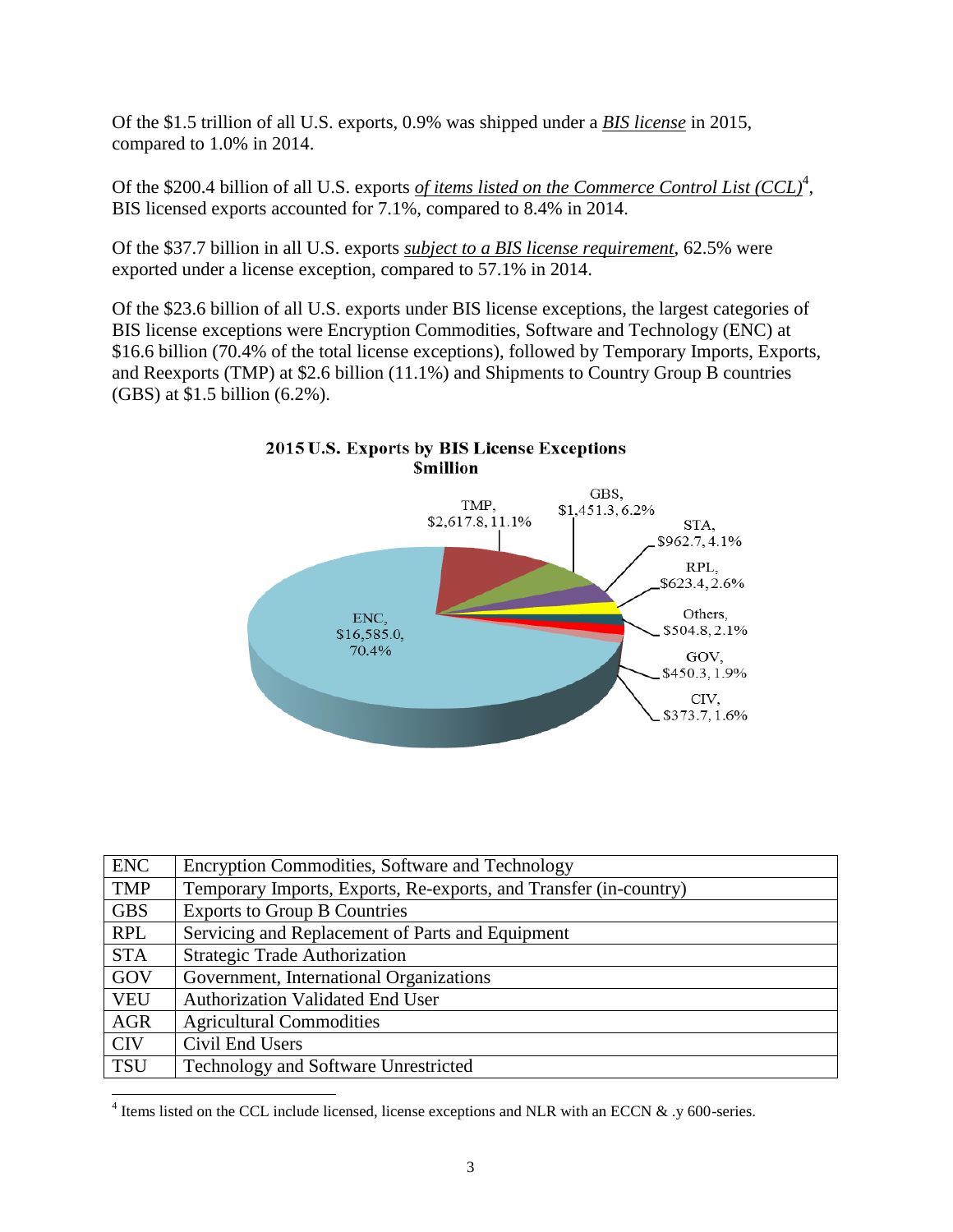|             | Top Five Exports by ECCN by Value - Licensed (\$millions)                                       |             |  |  |  |  |  |  |
|-------------|-------------------------------------------------------------------------------------------------|-------------|--|--|--|--|--|--|
| <b>ECCN</b> | Description                                                                                     | Value       |  |  |  |  |  |  |
| 1C981       | Crude petroleum                                                                                 | \$8,538.2   |  |  |  |  |  |  |
| 9A610       | Military aircraft and related commodities                                                       | \$1,275.4   |  |  |  |  |  |  |
| 9A515       | Spacecraft and related commodities                                                              | \$1,001.2   |  |  |  |  |  |  |
| 9A619       | Military gas turbine engines and related commodities                                            | \$513.6     |  |  |  |  |  |  |
|             | Equipment for the manufacturing of semiconductor                                                |             |  |  |  |  |  |  |
| 3B001       | devices or materials                                                                            | \$289.5     |  |  |  |  |  |  |
|             | Top Five Exports by ECCN by Shipment Count - Licensed                                           | Shipment    |  |  |  |  |  |  |
| <b>ECCN</b> | Description                                                                                     |             |  |  |  |  |  |  |
| 9A610       | Military aircraft and related commodities                                                       | 38,887      |  |  |  |  |  |  |
| 1C981       | Crude petroleum                                                                                 | 20,429      |  |  |  |  |  |  |
| 9A619       | Military gas turbine engines and related commodities                                            | 7,708       |  |  |  |  |  |  |
| 0A606       | Ground vehicles and related commodities                                                         | 5,650       |  |  |  |  |  |  |
| 2B230       | Pressure transducers                                                                            | 4,193       |  |  |  |  |  |  |
|             | Top Five Exports by ECCN – License Exception (\$millions)                                       |             |  |  |  |  |  |  |
| <b>ECCN</b> | Description                                                                                     | Value       |  |  |  |  |  |  |
| 5A002       | <b>Information Security Systems Equipment</b>                                                   | \$16,181.0  |  |  |  |  |  |  |
| N/A         | No ECCN is reported                                                                             | \$2,067.1   |  |  |  |  |  |  |
| 3B001       | Equipment for the manufacturing of semiconductor<br>devices or materials                        | \$1,598.1   |  |  |  |  |  |  |
| 9A610       | Military aircraft and related commodities                                                       | \$726.9     |  |  |  |  |  |  |
| 9A619       | Military gas turbine engines and related commodities                                            | \$457.6     |  |  |  |  |  |  |
|             | Top Five Exports by $ECCN - NLR$ with an $ECCN$ (\$millions)                                    |             |  |  |  |  |  |  |
| <b>ECCN</b> | Description                                                                                     | Value       |  |  |  |  |  |  |
| 9A991       | Aircraft and gas turbine engines                                                                | \$100,240.0 |  |  |  |  |  |  |
|             | Computers, "electronic assemblies" and related                                                  |             |  |  |  |  |  |  |
| 4A994       | equipment                                                                                       | \$11,715.0  |  |  |  |  |  |  |
| 5A992       | Low-level information security systems and equipment                                            | \$10,454.0  |  |  |  |  |  |  |
| 5A991       | Telecommunication equipment                                                                     | \$9,888.6   |  |  |  |  |  |  |
| 3B991       | Equipment not controlled by 3B001 for the<br>manufacture of electronic components and materials |             |  |  |  |  |  |  |

# IV. 2015 Trends in Exports by ECCN and License Designation<sup>5</sup>

<sup>&</sup>lt;sup>5</sup> Source: AES, retrieved on February 23, 2016.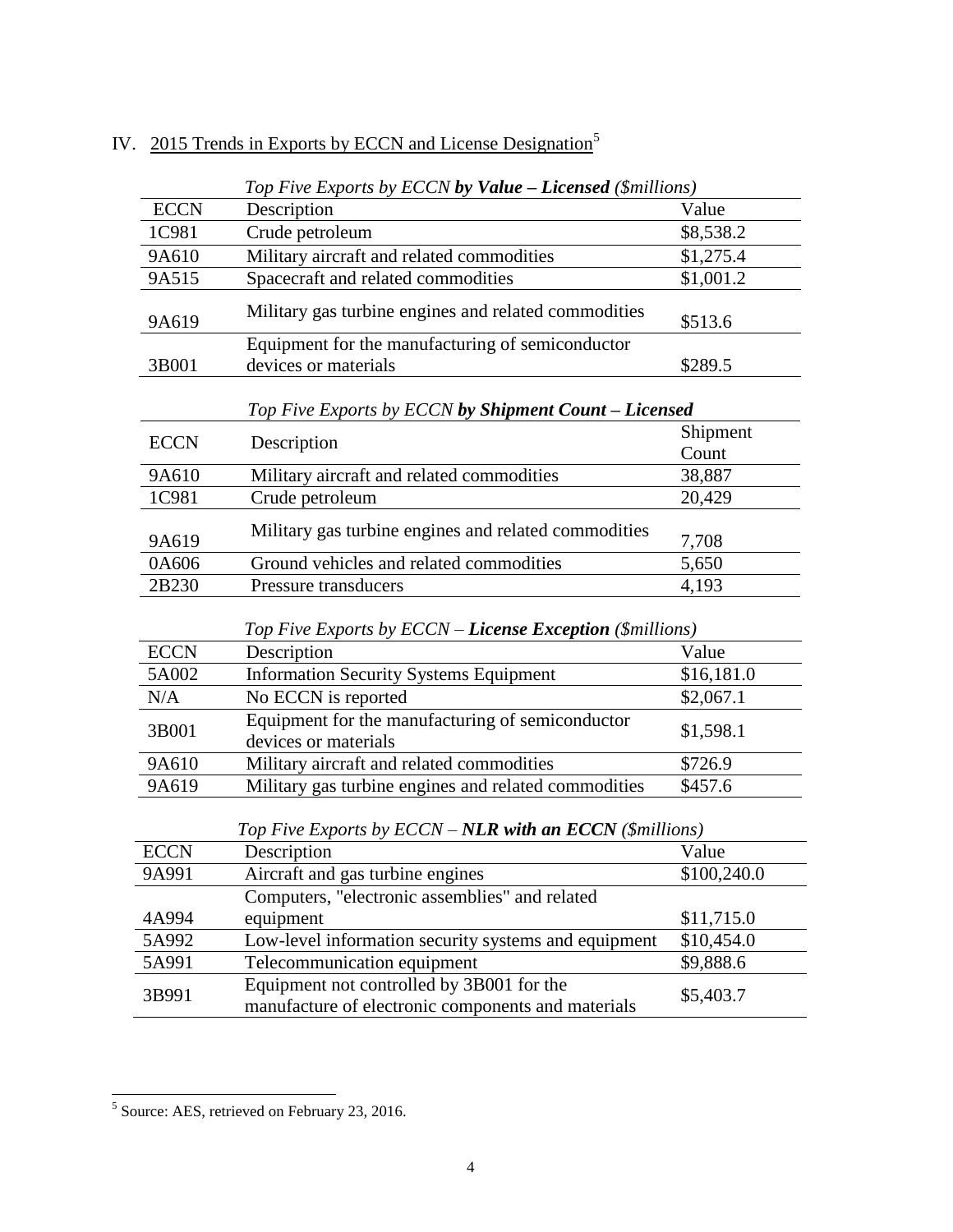### V. Analysis of U.S. Trade in Advance Technology Products (ATP)<sup>6</sup>



The U.S. ATP Trade with the World 2010 - 2015 **Smillion** 

In 2015, the U.S. ATP exports were \$342.6 billion, a 1.9% (\$6.2 billion) increase from 2014; the U.S. ATP imports were \$434.5 billion, a 3.1% (\$13.1 billion) increase; and the ATP trade deficit was \$91.9 billion, a 7.3% (\$6.2 billion) increase.

| <b>ATP</b> Exports (\$million) |           |           |           |           |           |           |       |                                          |  |  |  |
|--------------------------------|-----------|-----------|-----------|-----------|-----------|-----------|-------|------------------------------------------|--|--|--|
| <b>ATP</b> Category            | 2010      | 2011      | 2012      | 2013      | 2014      |           |       | $2015\%$ of the Total % change from 2014 |  |  |  |
| Biotechnology                  | \$11,670  | \$8,939   | \$9,945   | \$10,553  | \$14,287  | \$17.221  | 5.0%  | 20.5%                                    |  |  |  |
| Life Science                   | \$27,836  | \$29,194  | \$31,537  | \$32,201  | \$30,916  | \$29,950  | 8.7%  | $-3.1%$                                  |  |  |  |
| Opto-Electronics               | \$6,178   | \$6,017   | \$5,201   | \$5,098   | \$4,957   | \$4,726   | 1.4%  | $-4.7%$                                  |  |  |  |
| Information & Communications   | \$77,686  | \$89,432  | \$91,574  | \$92,505  | \$95,424  | \$94,813  | 27.7% | $-0.6\%$                                 |  |  |  |
| Electronics                    | \$45,946  | \$43,284  | \$41,209  | \$41,794  | \$42,981  | \$42,009  | 12.3% | $-2.3%$                                  |  |  |  |
| <b>Flexible Manufacturing</b>  | \$15,808  | \$14,207  | \$13,956  | \$14,496  | \$15,549  | \$16,065  | 4.7%  | 3.3%                                     |  |  |  |
| <b>Advanced Materials</b>      | \$2,162   | \$2,169   | \$2,203   | \$2,075   | \$2,151   | \$2,279   | 0.7%  | 6.0%                                     |  |  |  |
| Aerospace                      | \$80,703  | \$88,998  | \$105,100 | \$115,695 | \$125,832 | \$130,764 | 38.2% | 3.9%                                     |  |  |  |
| Weapons                        | \$2,630   | \$2,542   | \$2,570   | \$3,435   | \$3,214   | \$3,672   | 1.1%  | 14.3%                                    |  |  |  |
| Nuclear Technology             | \$2,077   | \$1,995   | \$1,857   | \$1,676   | \$1,058   | \$1.119   | 0.3%  | 5.8%                                     |  |  |  |
| <b>Grand Total</b>             | \$272,694 | \$286,779 | \$305,154 | \$319,527 | \$336,370 | \$342,618 |       | 1.9%                                     |  |  |  |

In 2015, the largest categories of the U.S. ATP exports were Aerospace with \$130.8 billion, (38.2% of the total); followed by Information and Communication with \$94.8 billion (27.7%) and Electronics with \$42.0 billion, 12.3% of the total ATP exports.

In 2015, biotechnology exports increased 20.5% and Weapons<sup>7</sup> increased 14.3% by value from 2014.

 $\overline{\phantom{a}}$ 

<sup>6</sup> Source: U.S. Census Bureau Trade Statistics, February 23, 2016.

Advanced Technology Products: about 500 of some 22,000 Harmonized System (HS) commodity classification codes contain products from a recognized high technology category (e.g., biotechnology).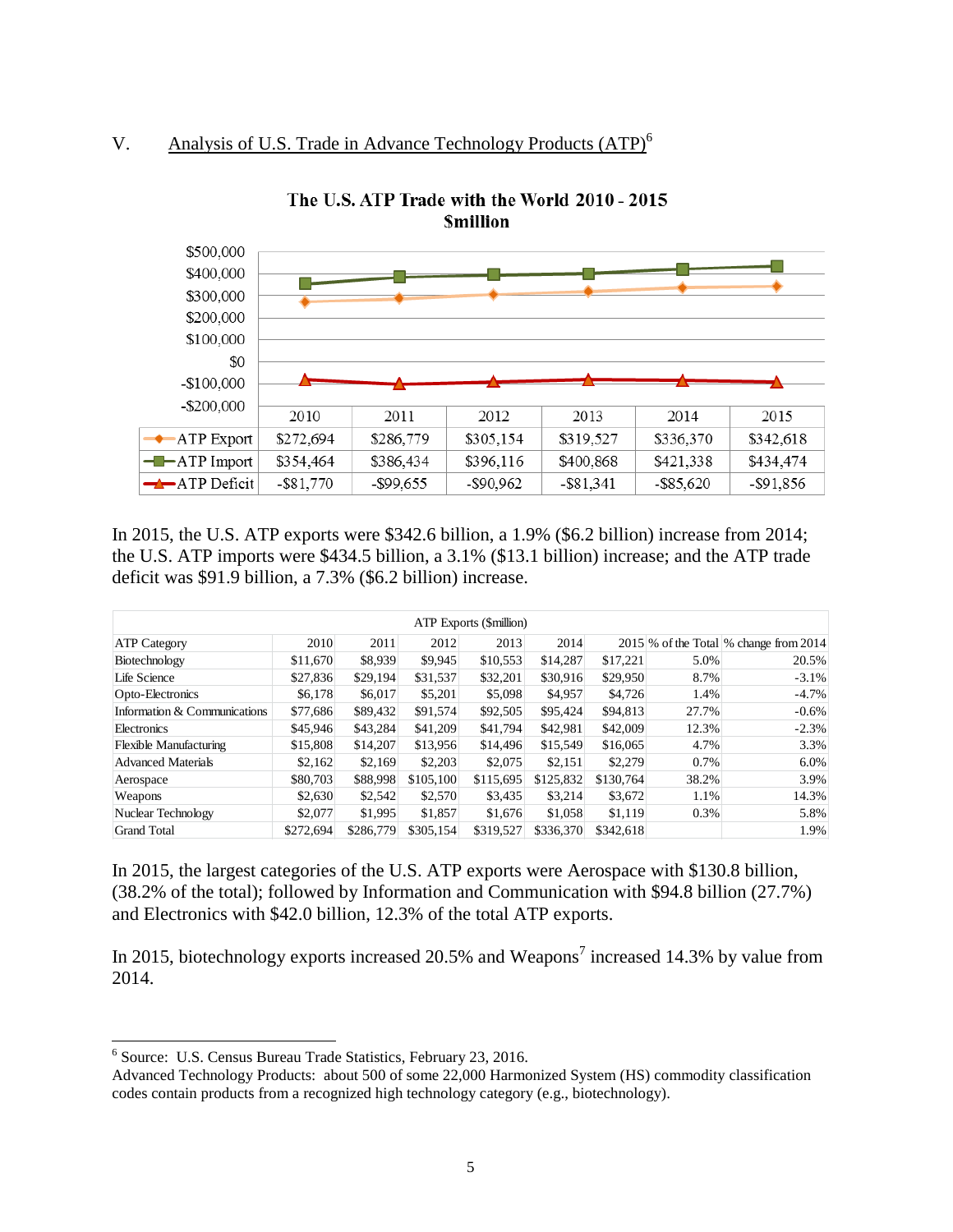In 2015, \$342.6 billion (22.8% of all U.S. exports) were considered ATP. Of these, 1.0% was shipped with a BIS license and 5.6% was shipped under a BIS license exception. In 2014, \$336.4 billion (20.8%) were considered ATP items and 0.5% was shipped with a BIS license and 5.1% was shipped under a BIS license exception.

Of the \$22.8 billion ATP exports subject to a BIS license requirement in 2015, 84.7% were exported under a BIS license exception. In 2014, of the \$19.0 billion of ATP exports subject to a BIS license requirement, 91.0% were exported under a BIS license exception.

#### VI. 2015 Trends in BIS Licenses Processed<sup>8</sup>

 $\overline{\phantom{a}}$ 





Note: Figure above do not include deemed export applications.

In 2015, the average license processing time for all destinations (including deemed export license applications) was 22 days, one day less than 23 days in 2014.

In 2015, total licenses applications for exports and reexports for tangible items, software and technology increased 11.3% from 31,458 in 2014 to 35,018.

 $\triangleright$  Approved licenses increased 12.9% from 25,935 in 2014 to 29,283. The approval rate was 83.6% of the total license applications.

<sup>&</sup>lt;sup>7</sup> The ATP category for Weapons includes items of "Optical, photographic, cinematographic, measuring, checking, precision, medical or surgical instruments and apparatus; parts and accessories" in addition to "Arms and ammunition, parts and accessories thereof."

<sup>&</sup>lt;sup>8</sup> Source: Commerce U.S. Exports Exporter Support System (CUESS), retrieved on February 20, 2016.